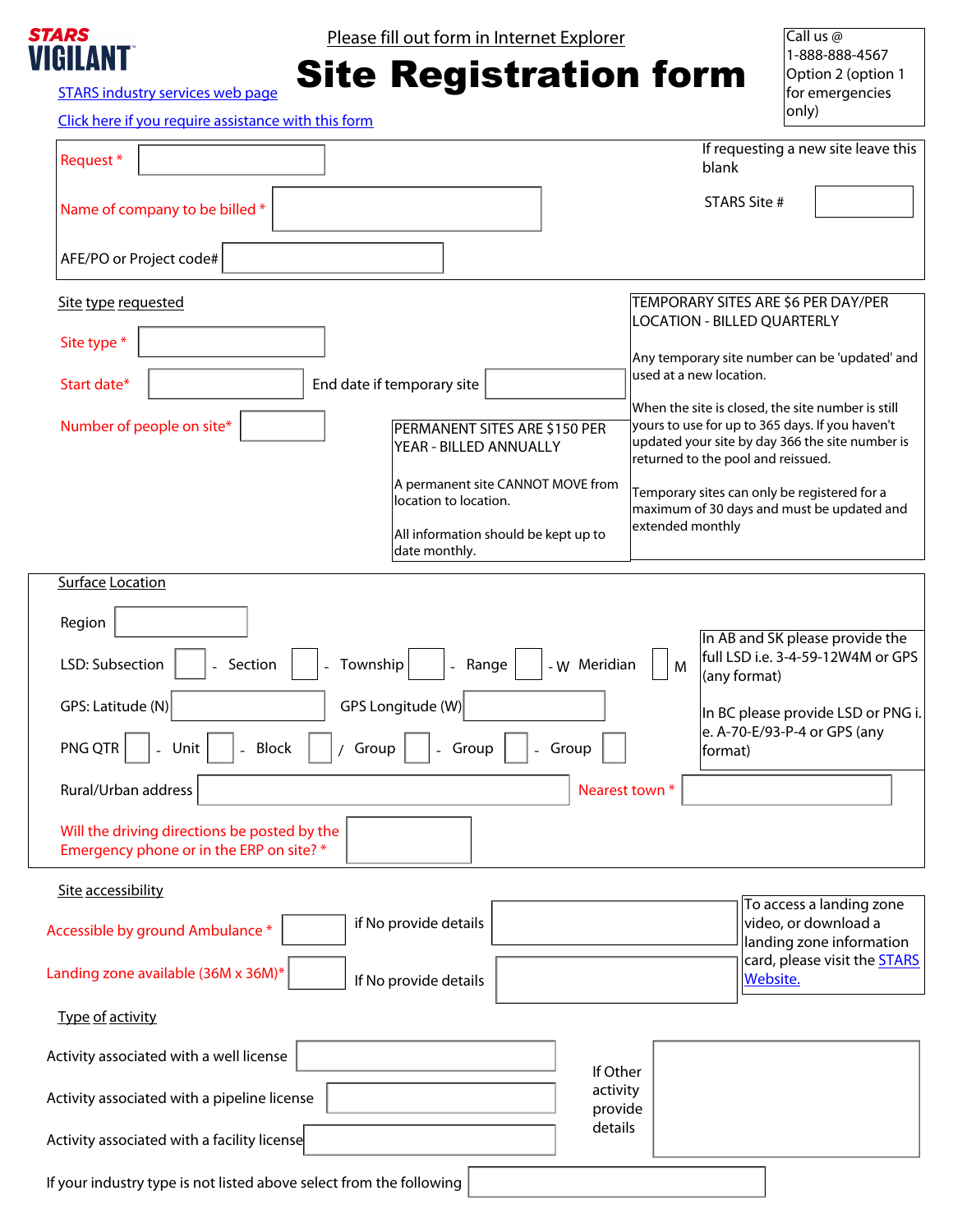## *STARS<br>VIGILANT*

Potential dangers to workers on site

| H2S Monitor on site? *<br>H2S on site?*<br>$\blacktriangledown$<br>Other hazards?               |                                                                                                             |                                           |
|-------------------------------------------------------------------------------------------------|-------------------------------------------------------------------------------------------------------------|-------------------------------------------|
| Provide details<br>Is there a Mobile Treatment Centre (MTC) on site? *                          |                                                                                                             |                                           |
| Is there an Automatic External Defibrillator (AED) on site?*                                    |                                                                                                             |                                           |
| Primary contact<br>Please do not enter phone number with country code, dashes, or spaces        |                                                                                                             |                                           |
| Phone #*<br>Name*                                                                               |                                                                                                             |                                           |
| Company*<br>Position <sup>®</sup>                                                               | <b>REQUIRED</b>                                                                                             |                                           |
| If 24 hour, Day shift or Night shift                                                            | site.                                                                                                       | This will be the main contact on          |
| If 24 hours<br>Please do not enter phone number with country code, dashes, or spaces            |                                                                                                             |                                           |
| Phone#<br>Name<br>Company                                                                       |                                                                                                             |                                           |
| Day shift or Night shift<br>$\blacktriangledown$                                                |                                                                                                             |                                           |
| Please do not enter phone number with country code, dashes, or spaces<br>Emergency contact      |                                                                                                             |                                           |
| Phone #*<br>Name*                                                                               |                                                                                                             |                                           |
| Highest level of Medical training <sup>*</sup>                                                  |                                                                                                             |                                           |
| If 24 hour, Day shift or Night shift                                                            |                                                                                                             |                                           |
| Please do not enter phone number with country code, dashes, or spaces<br>If 24 Hours            |                                                                                                             | <b>REQUIRED</b>                           |
| Phone #<br>Name                                                                                 |                                                                                                             | The person on-site<br>who has the highest |
| Highest level of Medical training                                                               |                                                                                                             | level of medical<br>training.             |
| Day shift or Night shift<br>$\blacktriangledown$                                                |                                                                                                             | 1PER SITE/2 PER SHIFT.                    |
| Please do not enter phone number with country code, dashes, or spaces<br>Close site contact     |                                                                                                             |                                           |
| Phone #*<br>Name*                                                                               | <b>REQUIRED</b>                                                                                             |                                           |
| E-mail address                                                                                  | The person responsible to close the site as soon as<br>work is completed or the site is no longer required. |                                           |
| Company*                                                                                        | E-mail address is only used to remind you when<br>your site is about to expire.                             |                                           |
| For billing inquiries following registration please send an E-mail to industryinvoices@stars.ca |                                                                                                             |                                           |

Once completed click here to submit by E-mail